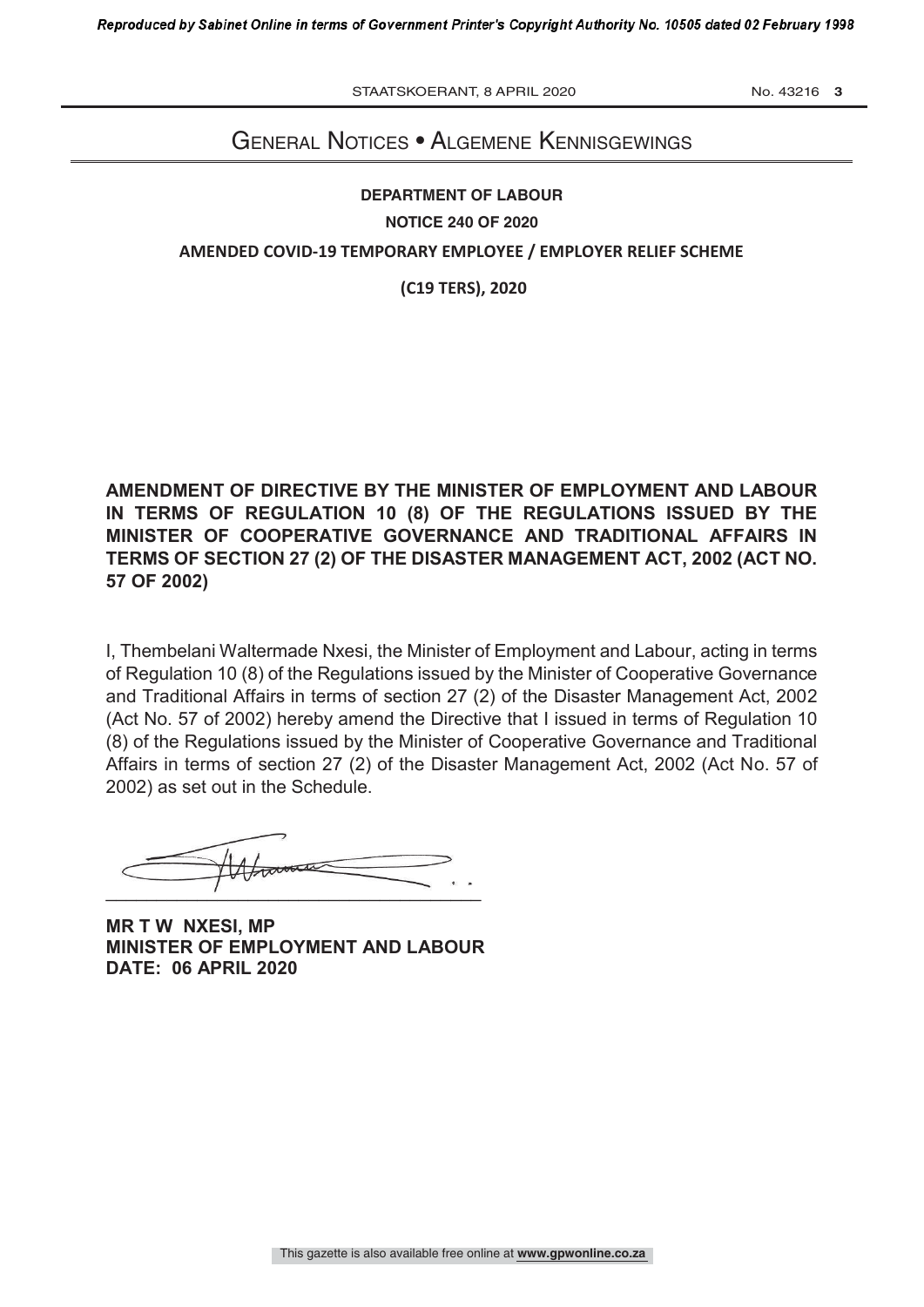## **SCHEDULE**

## **AMENDMENTS TO THE DIRECTION OF 25 MARCH 2020**

**1.** The following clause is inserted after clause 1.1.5 of the Directive –

1.1.6 **"Scheme"** means the Covid-19 temporary relief scheme.

- **2.** Clause 1.1.6 is renumbered as 1.1.7 and is substituted with the following
	- 1.1.7 "**temporary lay -off**" means a reduction in work following a temporary closure of business operations, whether total or partial, due to Covid -19 pandemic for the period of the National Disaster.
- **3.** The following clause is substituted for clause 3.1 of the Directive
	- 3.1 Should an employer as a result of the Covid-19 pandemic close its operations, or a part of its operations, for a 3 (three) months or lesser period affected employees shall qualify for a Covid-19 benefit.
- **4.** The following clause is substituted for clause 3.4 of the Directive
	- 3.4 The salary to be taken into account in calculating the benefits will be capped at a maximum amount of R17,712.00 per month, per employee and an employee will be paid in terms of the income replacement rate sliding scale (38%-60%) as provided in the UI Act.
- **5.** The following clause is substituted for clause 3.5 of the Directive
	- 3.5 Should an employee's income determine in terms of the income replacement sliding scale fall below R3500, the employee will be paid a replacement income equal to that amount.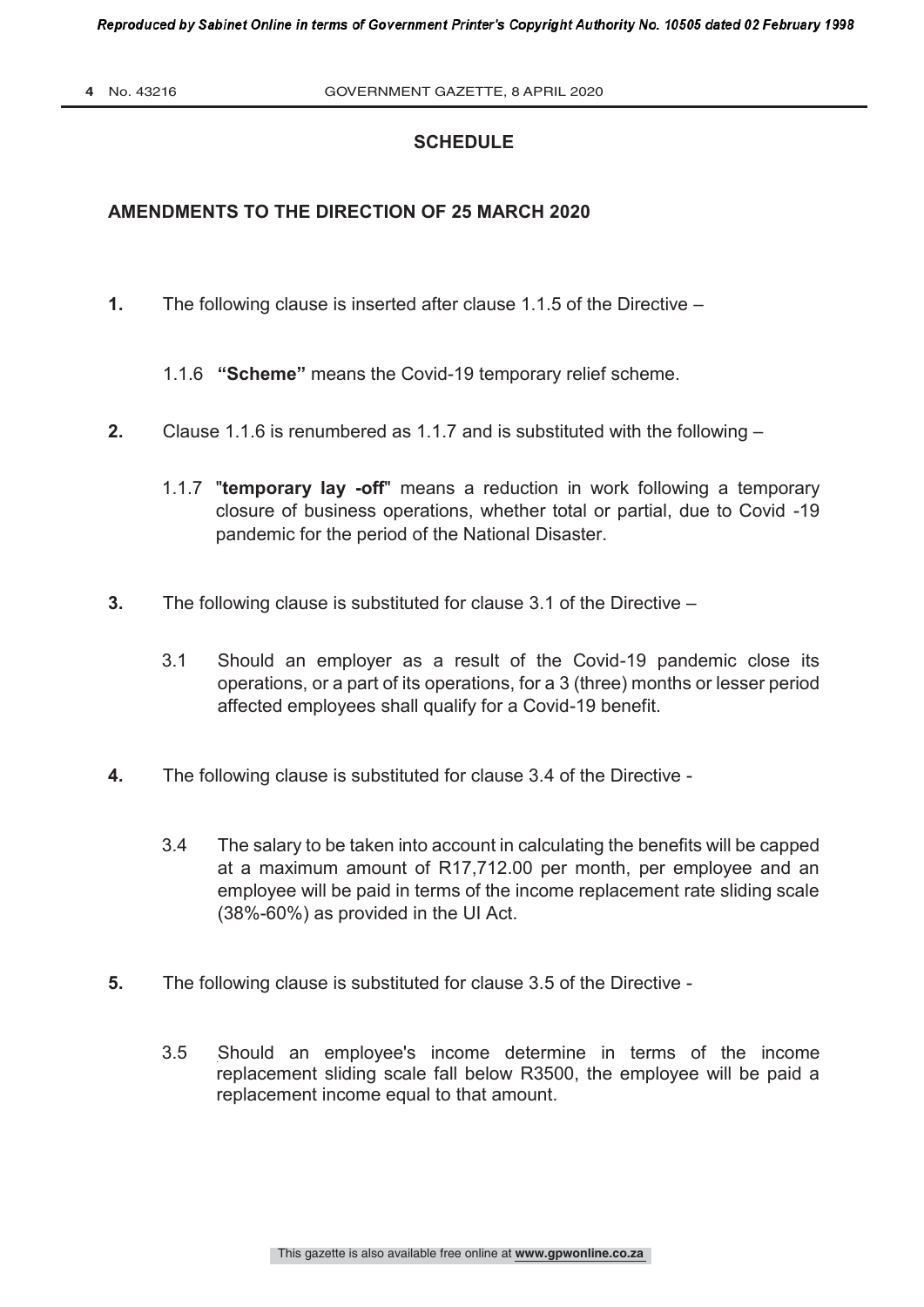- **6.** The following clause is substituted for clause 3.6 of the Directive
	- 3.6 Qualifying employees will receive a benefit calculated in terms of Sections 12 and 13 (1) and (2) of the UI Act, provided that an employee shall receive a benefit of no less than R3 500.
- **7.** The following clauses are inserted after clause 3.7 of the Directive
	- 3.8.1 An employer whose employees are entitled to receive covid-19 benefits provided by the Unemployment Insurance Fund during the period of lockdown from a bargaining council may not make an application in terms of the Scheme and the employees of that employer may not receive any payment in terms of the Scheme than through the bargaining council.
	- 3.8.2 The restriction in clause 3.8.1 only applies if
		- (a) the parties to the bargaining council have concluded a collective

agreement that-

- (i) has been extended by the Minister of Employment and Labour in terms of section 32 of the Labour Relations Act, 1995 (Act No. 66 of 1995); and
- (ii) provides for the disbursement of funds received from the Unemployment Insurance Fund to provide covid-19 benefits to employees bound by the collective agreement during the period of lock-down; and
- (b) the bargaining council has concluded a memorandum of agreement with the Fund for the council to disburse covid-19 benefits on behalf of the Fund to –
	- (i) the employees who fall within the scope of the collective agreement; and
	- (ii) if authorised by the memorandum of agreement, any other employees in a sector identified in the agreement, whether or not they fall within the registered scope of the bargaining council.